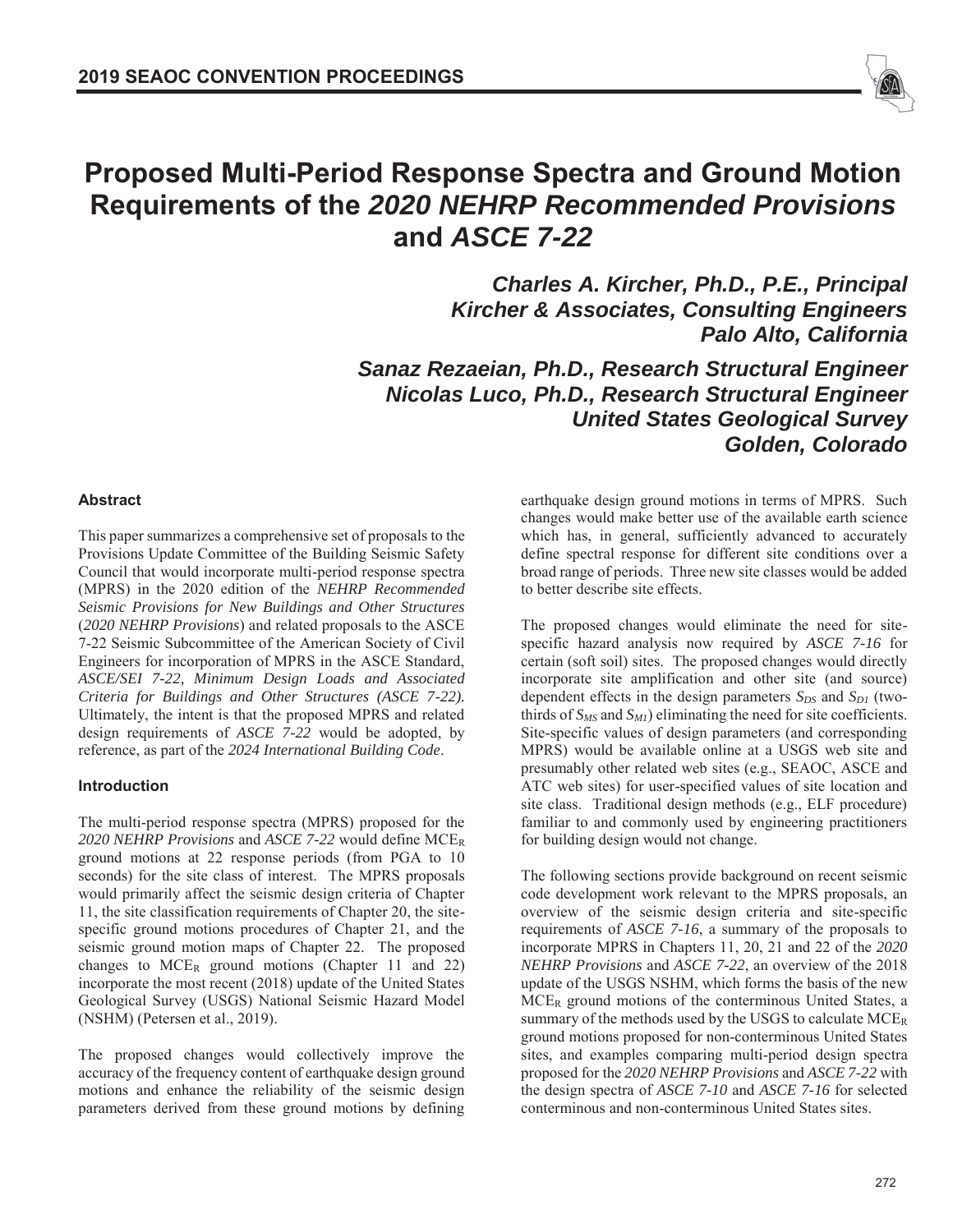## **Background**

During the closing months of the *2015 NEHRP Provisions* cycle, a study, referred to herein as the ELF Study (Kircher & Associates, 2015), was undertaken on behalf of the Provisions Update Committee (PUC) of the Building Seismic Safety Council (BSSC) to investigate the compatibility of current Site Class coefficients,  $F_a$  and  $F_v$ , with the ground motion models (GMMs) used by USGS to produce the design maps. In the course of this study, it was discovered that the standard threedomain spectral shape defined by the short-period response spectral acceleration parameter, *S<sub>DS</sub>*, the 1-second response spectral acceleration parameter, *S<sub>D1</sub>*, and long-period transition period, *TL,* is not appropriate for soft soil sites (Site Class D or softer), in particular where ground motion hazard is dominated by large magnitude events. Specifically, on such sites, the standard spectral shape substantially understates spectral response for moderately long period structures.

The 2015 NEHRP PUC initiated a proposal to move to specification of spectral acceleration values over a range of periods, abandoning the present three-domain format, as this would provide better definition of likely ground motion demands. However, this proposal was ultimately not adopted due to both the complexity of implementing such a revision in the design procedure and time constraints. Instead, the PUC adopted a proposal prohibiting the general use of the threeparameter spectrum, and instead requiring site-specific hazard determination, for longer period structures on soft soil sites.

Subsequently, *Project 17*, a joint committee of BSSC volunteers and USGS representatives, was charged with formulating rules by which the next-generation seismic design value maps would be developed (NIBS, 2019). This included re-evaluating the use of multi-period spectra as a replacement or supplement to the present three-domain (two-period) spectral definition, and consideration of how the basic design procedures embedded in *ASCE 7-16* should be modified for compatibility with the multi-period spectra. As a result, *Project 17* developed (and unanimously approved) a comprehensive multi-period response spectra (MPRS) proposal, in four parts, for consideration by the 2020 NEHRP PUC. The four parts separately address MPRS-related changes to Chapters 11, 20, 21 and 22, respectively, and form the basis of the MPRS proposals for the *2020 NEHRP Provisions* and *ASCE 7-22*.

## **Overview of** *ASCE 7-16* **Seismic Design Criteria**

*ASCE 7-16* includes Chapter 11 which provides seismic design criteria based on site class, Chapter 20 which defines site classes, Chapter 21 which describes site-specific earthquake ground motion procedures and Chapter 22 which provides maps of risk-adjusted maximum considered earthquake

(MCER) earthquake ground motion parameters (*Ss* and *S1*) and the long-period transition period parameter  $(T_L)$ . Chapter 12 prescribes seismic design requirements for buildings and Section 12.6 defines the applicability of permitted analytical procedures that include the equivalent lateral force (ELF) procedure of Section 12.8, the modal response spectrum analysis (MRSA) methods of Section 12.9 and the seismic response history procedures of Chapter 16.

Section 11.4.4 provides equations for determining values of the  $MCE_R$  spectral response acceleration parameters at short periods  $(S_{MS})$  and at 1.0 s  $(S_{MI})$  adjusted for site class effects. Section 11.4.5 defines the design earthquake spectral acceleration parameter at short periods (*S<sub>DS</sub>*) and at a period of 1.0 s  $(S_{DI})$  as 2/3 of the parameters  $S_{MS}$  and  $S_{DI}$ , respectively. Section 11.4.6 defines the frequency content of design ground motions using Figure 11.4-1 with domains of constant acceleration  $(S_{DS})$ , constant velocity  $(S_{DI}/T)$  and constant displacement  $(S_D T_L/T^2)$ , as shown in Figure 1. The parameters *SDS* and *SD1* are used in Section 12.8 to determine seismic base shear of the ELF design procedure and the design response spectrum of Figure 11.4-1 is used in Section 12.9 for MRSA.



Figure 1. Design response spectrum (copy of Figure 11.4-1, *ASCE 7-16*) anchored to corresponding site-specific multi-period response spectrum with annotation showing domains of constant acceleration, velocity and displacement and associated design parameters).

The ELF procedure is permitted for design of all SDC B and C structures and for design of SDC D, E, F structures of regular configuration that are less than 160 feet in height, or which have a design period *T* < 3.5 *Ts*, or which are less than 160 feet and do not have severe irregularity (Table 12.6-1), where the transition period,  $T_s$ , is defined by the ratio of the design spectral acceleration parameters,  $T_s = S_{D1}/S_{DS}$ . MRSA is permitted for all structures, regardless of configuration or design period, using the design response spectrum shape of Figure 11.4-1, unless site-specific ground motion procedures are required to define response spectral accelerations (Section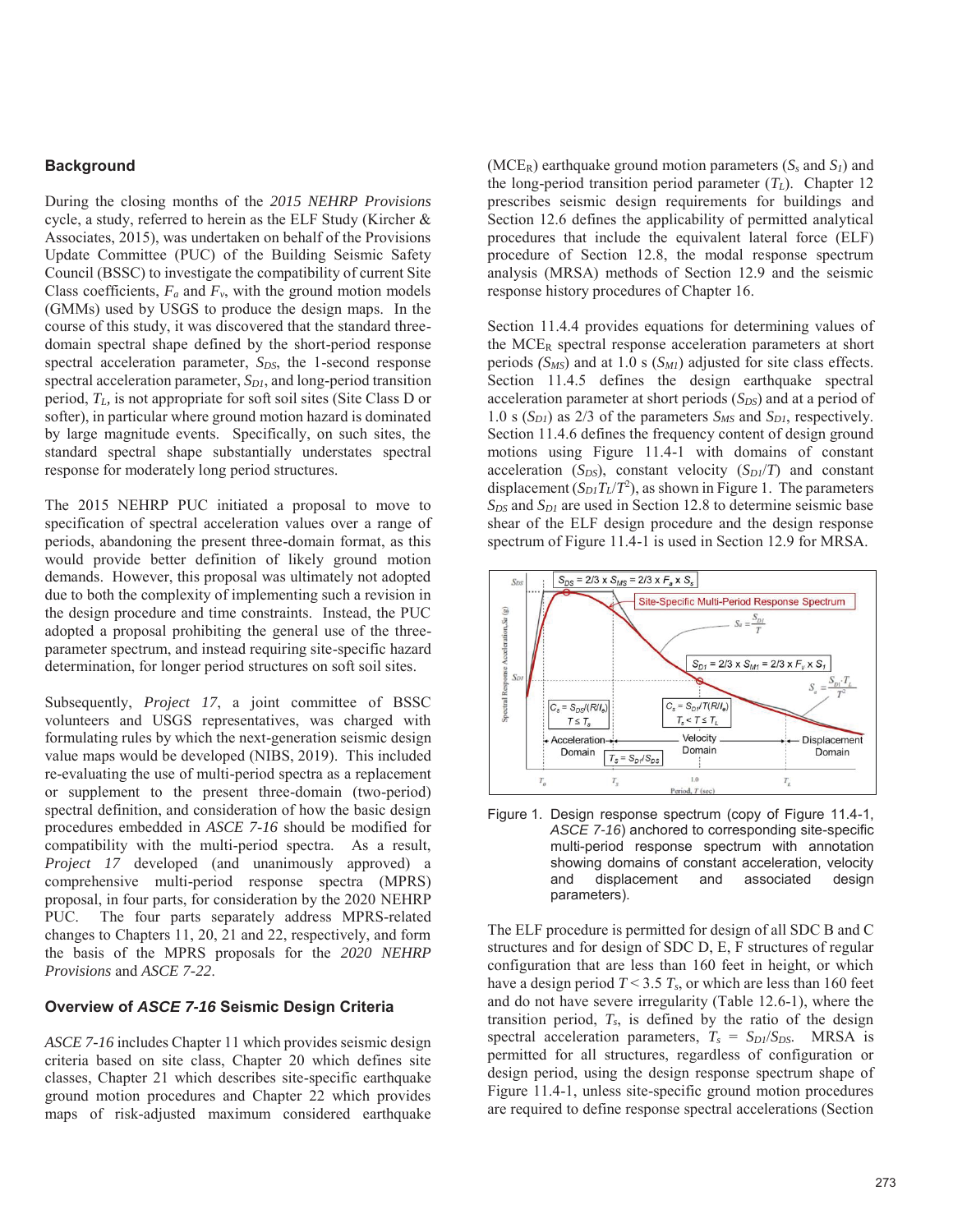11.4.8). The vast majority of all buildings are designed for seismic loads using either the ELF procedure or MRSA methods and the design spectrum of Figure 11.4-1.

#### **Site-Specific Requirements of** *ASCE 7-16*

Significant changes were made to the requirements of Section 11.4.8 requiring site-specific hazard analysis of Chapter 21 to be used for design of:

- (1) Structures on Site Class E with values of  $S<sub>S</sub>$  greater than or equal to 1.0 g, and
- (2) Structures on Site Class D or Site Class E for values of *S1* greater than or equal to 0.2 g.

The site-specific requirements of ASCE 7-16 could significantly impact the use of practical ELF (and MRSA) design methods, of particular importance for design of a building at a Site Class D site which is quite common. To minimize the impact of proposed changes on design practice, the site-specific requirements include three exceptions permitting the use of reasonably conservative values of seismic design parameters, in lieu of performing a site-specific ground motion analysis. The three exceptions permitting ELF (or MRSA) design without performing a site-specific ground motion analysis are given below for:

- (1) Structures on Site Class E sites with *SS* greater than or equal to 1.0, provided the site coefficient  $F_a$  is taken as equal to that of Site Class C.
- (2) Structures on Site Class D sites with *S1* greater than or equal to 0.2, provided the value of the seismic response coefficient  $C_s$  is determined by Eq. (12.8-2) for values of  $T \leq 1.5T_s$  and taken as equal to 1.5 times the value computed in accordance with either Eq. (12.8-3) for  $T_L \geq$  $T > 1.5T_s$  or Eq. (12.8-4) for  $T > T_L$ .
- (3) Structures on Site Class E sites with *S1* greater than or equal to 0.2, provided that *T* is less than or equal to *Ts* and the equivalent static force procedure is used for design.

The first exception permits use of the value of the site coefficient  $F_a$  of Site Class C ( $F_a$  = 1.2) for Site Class E sites (for values of  $S<sub>S</sub>$  greater than or equal to 1.0 g) in lieu of sitespecific hazard analysis. The ELF study (Kircher & Associates, 2015) found that while values of the site coefficient  $(F_a)$  tend to decrease with intensity for softer sites, the shape of the spectrum tends to offset this reduction such that the net effect is approximately the same amplitude of MCER ground motions for Site Classes C, D and E where  $MCE_R$  ground motions are strong (i.e.,  $S_{MS} \geq 1.0$ ). Site Class C was found to not require spectrum shape adjustment and the value of site coefficient  $F_a$  for Site Class C ( $F_a$  = 1.2) is large enough to represent both site amplification and spectrum shape effects for Site Class E.

The second exception permits both ELF (and MRSA) design of structures at Site Class D sites for values of *S1* greater than or equal to 0.2 g, provided that the value of the seismic response coefficient  $C_s$  is calculated using Eq. 12.8-2 for  $T \leq$ 1.5*Ts* and using 1.5 times the value computed in accordance with either Eq. 12.8-3 for  $T_L \ge T > 1.5T_s$  or Eq. 12.8-4 for  $T >$ *TL*. This exception presumes that structures would be designed conservatively for response spectral accelerations defined by the domain of constant acceleration  $(S_{DS})$  or by a 50 percent increase in the value of seismic response coefficient *Cs* for structures with longer periods ( $T \geq 1.5T_s$ ). The underlying presumption of this exception for MRSA design of structures is that the shape of the design response spectrum (Figure 11.4- 1) is sufficiently representative of the frequency content of Site Class D ground motions to permit use of MRSA methods and that the potential underestimation of fundamental-mode response using the design response spectrum shape of Figure 11.4-1 is accounted for by scaling MRSA design values (Section 12.9.4) with a reasonably conservative value of the seismic response coefficient *Cs*.

The third exception permits ELF design of short-period structures ( $T \leq T_s$ ) at Site Class E sites for values of  $S_s$  greater than or equal to 0.2 g. This exception recognizes that shortperiod structures are conservatively designed using the ELF procedure for values of seismic response coefficient *Cs* based on the domain of constant acceleration (*S<sub>DS</sub>*) which is, in all cases, greater than or equal to response spectral accelerations of the domain of constant velocity. In general, the shape of the design response spectrum (Figure 11.4-1) is not representative of the frequency content of Site Class E ground motions and MRSA is not permitted for design unless the design spectrum is calculated using the site-specific procedures of Section 21.2.

The three exceptions effectively limit mandatory site-specific analysis to taller buildings (i.e., buildings with a design period,  $T \geq T_s$ ) located at Site Class E sites. However, based on the exceptions of Section 11.4.8, the value of the seismic response coefficient  $(C_s)$  of *ASCE 7-16* could be as much as 70 percent greater than that of *ASCE 7-10* for mid-period buildings at Site Class D sites. This very significant increase in the value of *Cs* applies to most United States sites of higher seismicity (i.e., Site Class D sites with *S1* greater than or equal to 0.2).

#### **Key changes to the Seismic Design Criteria of Chapter 11 proposed for the** *2020 NEHRP Provisions* **and** *ASCE 7-22*

Proposed changes to seismic design criteria of Chapter 11 would incorporate values of seismic design parameters  $S_{MS}$  and  $S_{MI}$  (and  $S_{DS}$  and  $S_{DI}$ ) derived from MPRS of the site of interest that include site amplification, spectrum shape, and other site (and source) effects. Users would obtain values of these and other ground motion data from a USGS web service for user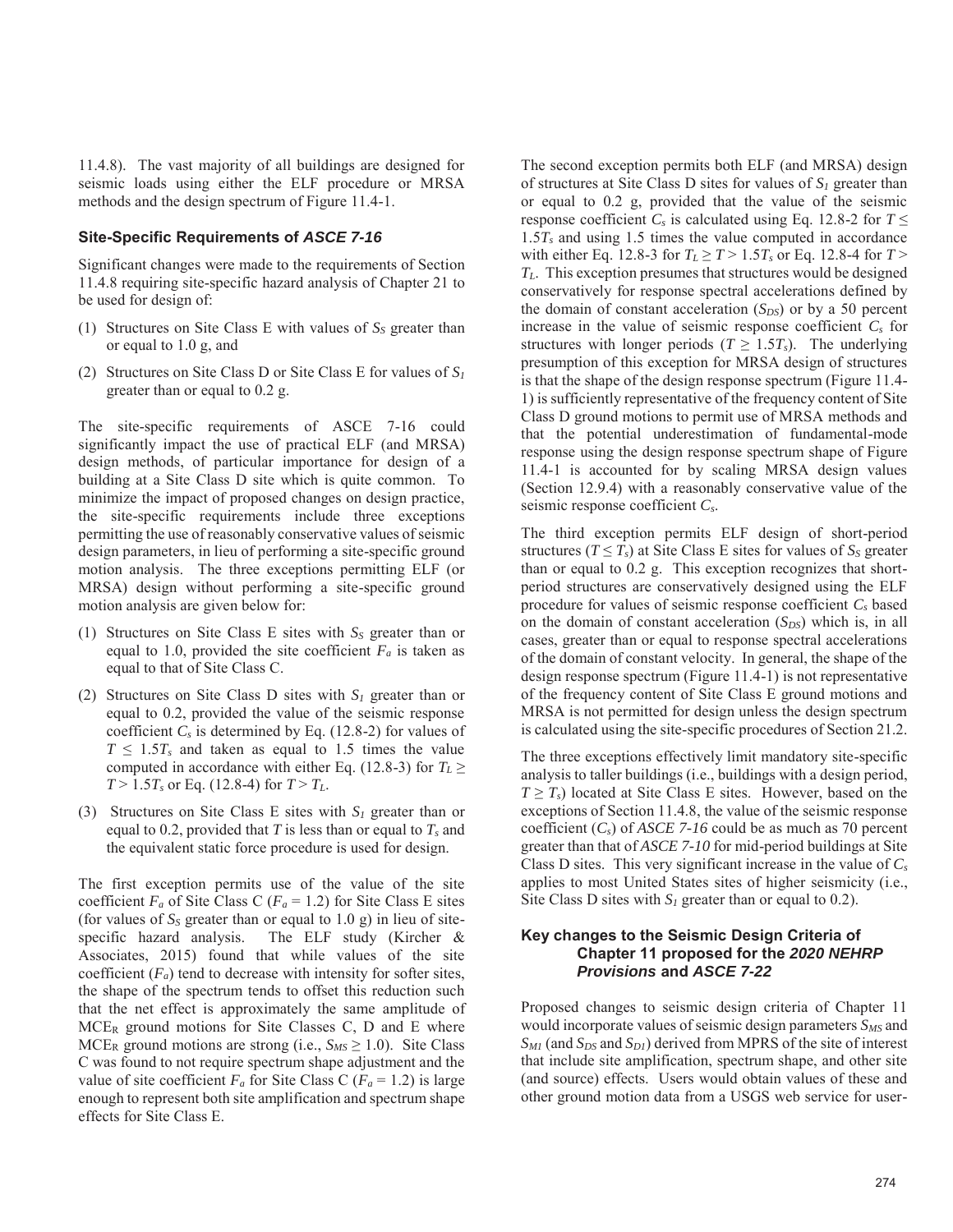specific values of the location (i.e., latitude and longitude) and site conditions (i.e., site class) of the site of interest.

Values of seismic design parameters *SMS* and *SM1* (and *SDS* and *S<sub>D1</sub>*), provided by the USGS web service, preclude the need to define earthquake ground motions for "reference site" conditions (Site Class BC) and site amplification factors for determining earthquake ground motions for other site conditions. Accordingly, proposed changes to Chapter 11 would eliminate the tables of site coefficients, *Fa* and *Fv*.

The definition of seismic design parameters  $S_{DS}$  and  $S_{DI}$  (twothirds of  $S_{MS}$  and  $S_{MI}$ ) and their use in Chapter 12 and other chapters of *ASCE 7-22* to define seismic loads for ELF design, etc., would remain the same as that of *ASCE 7-16* (and other prior editions of that standard). Traditional methods familiar to and commonly used by engineering practitioners for building design would not change. Figure 2 is an annotated copy of the traditional two-period design spectrum proposed for the *2020 NEHRP Provisions* and *ASCE 7-22* illustrating the relationship of seismic design parameters  $S_{DS}$  and  $S_{DI}$ , the underlying site-specific multi-period design spectrum, and the ELF seismic design coefficient,  $C_s$ .



Figure 2. Annotated copy of the traditional two-period design spectrum proposed for the *2020 NEHRP Provisions* (and *ASCE 7-22*); essentially the same as the design spectrum of *ASCE 7-16*.

As a preferred alternative to the traditional two-period design spectrum, proposed changes to Chapter 11 incorporate sitespecific MPRS in the seismic ground motion criteria (e.g., sitespecific multi-period design spectrum shown in Figure 2). Like parameters  $S_{MS}$  and  $S_{MI}$  (and  $S_{DS}$  and  $S_{DI}$ ), users would obtain values of site-specific MPRS from a USGS web service for specific values of the location (i.e., latitude and longitude) and site conditions (i.e., site class) of the site of interest. Sitespecific MPRS provide a more refined description of the frequency content of the ground motions that would be suitable for multi-mode response spectrum analysis and the selection and scaling ground motion records for nonlinear response history analysis.

Proposed values of seismic design parameters *S<sub>DS</sub>* and *S<sub>D1</sub>* (and  $S_{MS} = 1.5 S_{DS}$  and  $S_{MI} = 1.5 S_{DI}$  would be developed by the USGS from the multi-period design spectrum for the site class of interest in accordance with the proposed requirements of Section 21.4 of the *2020 NEHRP Provisions* and *ASCE 7-22*. Figure 3 illustrates the requirements of proposed Section 21.4 for a hypothetical high seismicity site with soft soil Site Class DE site conditions ( $V_{S30}$  = 600 fps). In this example, the value of  $S_{DS}$  is about 1.03 g (i.e., 0.9 x 1.14 g) and the value of  $S_{DI}$  is about 1.58 g (i.e.,  $(3 \text{ s}/1 \text{ s}) \times (0.53 \text{ g})$  with a corresponding transition period,  $T<sub>S</sub>$ , of about 1.54 seconds. The frequency content of the design spectrum (i.e., two-thirds of the  $MCE_R$ spectrum) of this example reflects the combined effects of site amplification and spectral shape, both of which contribute significantly to the long-period frequency content for this soft soil site.



Figure 3. Example derivation of values of *S<sub>DS</sub>* and *S<sub>D1</sub>* from a multi-period site-specific design spectrum for a hypothetical high seismicity site with soft soil Site Class DE site conditions (V*S30* = 600 fps).

Spectrum shape effects are not included in the site coefficients of *ASCE 7-16,* which necessitated requiring site-specific ground motion analysis for softer soil sites. The MPRS proposals would eliminate the need for such analyses, and proposed changes to Chapter 11 (of *ASCE 7-16*) for sitespecific analysis would revert back to those of *ASCE 7-10* (e.g., site-specific analysis would only be required for Site Class F sites with very poor soil conditions prone to potential failure under seismic loading).

Proposed changes to Chapter 11 would add three new site classes (Site Class BC, CD and DE) to more accurately define the frequency content of earthquake ground motions, of particular importance to accurate characterization of ground motions of softer sites at longer periods of response. New site classes, including revised ranges of *Vs30* values and related site classification criteria, are proposed as changes to Chapter 20.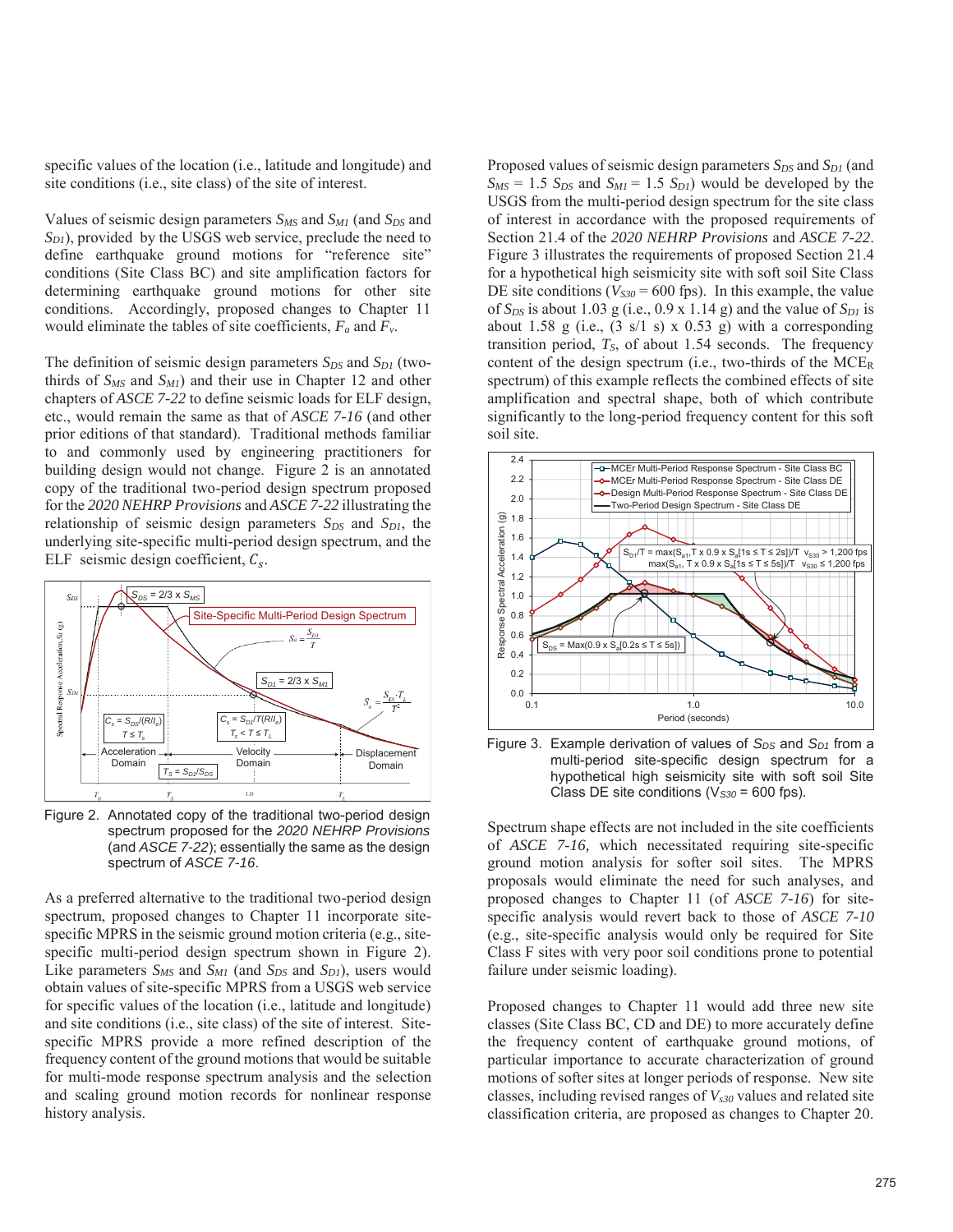A new "Default" site class is proposed as the more critical spectral response of Site Class C, CD, and D, for design where soil properties are not known in sufficient detail to reliably determine the site class. This is, in concept, consistent with *ASCE 7-16,* which effectively requires the more critical of Site Class C and D to be used for design where soil properties are not known in sufficient detail to determine the site class.

## **Key changes to the Site Classification Criteria of Chapter 20 proposed for the** *2020 NEHRP Provisions* **and** *ASCE 7-22*

As noted in the previous section, proposed changes to Chapter 20 would provide a more refined classification of site conditions and thereby improve the accuracy of site amplification and associated values of seismic design parameters at longer response periods, and define the "Default" site class in terms of the maximum site amplification of Site Class C (Very Dense Soil or Hard Clay), Site Class CD (Dense Sand or Very Stiff Clay) or Site Class D (Medium Dense Sand or Stiff Clay).

Proposed changes would add to Table 20.3-1 three new site classes, Site Class BC (Soft Rock), Site Class CD (Dense Sand or Very Stiff Clay) and Site Class DE (Loose Sand or Medium Stiff Clay), and the associated ranges of average shear wave velocity and other site classification criteria for these new site classes. The new site classes would be centered on existing site class boundaries (e.g., center of Site Class BC is 2,500 fps, center of Site Class CD is 1,200 fps, and center of Site Class DE is 600 fps). Table 1 describes the eight site classes proposed for Table 20.3-1; the upper-bound, lower-bound, and center values of shear wave velocity  $(V_{S30})$  of each site class; and the rounded, center of range values of shear wave velocity used by the USGS to develop site-specific MPRS ground motions (i.e., proposed for Chapter 22).

| Table 1. Site classes and associated values of shear wave |
|-----------------------------------------------------------|
| velocity.                                                 |

| <b>Site Class</b> |                                 | Shear Wave Velocity, V <sub>s30</sub> (fps) |                             |        | USGS <sup>2</sup>  |
|-------------------|---------------------------------|---------------------------------------------|-----------------------------|--------|--------------------|
| Name              | <b>Description</b>              | Lower<br>Bound <sup>1</sup>                 | Upper<br>Bound <sup>1</sup> | Center | $V_{s30}$<br>(mps) |
| A                 | Hard rock                       | 5,000                                       |                             |        | 2,000              |
| B                 | Medium hard rock                | 3,000                                       | 5,000                       | 3.536  | 1,080              |
| BC                | Soft rock                       | 2.100                                       | 3.000                       | 2.500  | 760                |
| C                 | Very dense soil or hard clay    | 1,450                                       | 2,100                       | 1,732  | 530                |
| CD                | Dense sand or very stiff clay   | 1.000                                       | 1.450                       | 1,200  | 365                |
| D                 | Medium dense sand or stiff clay | 700                                         | 1.000                       | 849    | 260                |
| DE                | Loose sand or medium stiff clay | 500                                         | 700                         | 600    | 185                |
| E                 | Very loose sand or soft clay    |                                             | 500                         |        | 150                |

1. Upper and lower bounds, as proposed for Table 20.3-1.

2. Center of range (rounded) values used by USGS to develop MPRS.

## **Key changes to the Site-Specific Ground Motion Procedures of Chapter 21 proposed for the**  *2020 NEHRP Provisions* **and** *ASCE 7-22*

Proposed changes would incorporate the MPRS available from the USGS web service into the site-specific requirements of Chapter 21 by (i) permitting their use, in lieu of those determined by a traditional site-specific ground motion analysis, and (ii) by requiring that site-specific ground motions not be less than 80 percent of those from the USGS web service without peer review (i.e., to provide a lower-bound safety net for ground motions developed by a site-specific analysis).

Other proposed changes to Chapter 21 would eliminate the risk coefficient method for determining probabilistic (risktargeted) MCE<sub>R</sub> ground motions from uniform-hazard  $(2\%$  in 50-year) ground motions, revise the period-dependent factors required for conversion of geometric mean (RotD50) ground motions to maximum direction (RotD100) ground motions, and revise deterministic MCER ground motion requirements. Each of these proposed changes are consistent with the methods used by the USGS to develop the updated values of seismic design parameters and MPRS provided by their web service (i.e., updated values of seismic ground motion maps proposed for Chapter 22).

The proposed elimination of the risk coefficient method would not affect the values of MPRS, which would be determined by iterative integration in accordance with the requirements of Section 21.2.1.2 (Method 2) of *ASCE 7-16* that would remain the same in *ASCE 7-22*. The proposed revision of the perioddependent factors used to convert geometric mean to maximum direction response would have a modest effect on the frequency content of the MPRS by factoring short-period (0.2-second, or less) response by 1.2, rather than 1.1, by factoring 1-second response by 1.25, rather than 1.3, and by factoring long-period (10-second) response by 1.3, rather than 1.5 at periods of 5 seconds or greater. The proposed factors are based on the analyses of Shahi & Baker (2014) and tend to increase short-period response and decrease long-period response from those required by *ASCE 7-16* (see Resource Paper 4 of the *2015 NEHRP Provisions*).

The proposed changes to deterministic  $MCE_R$  ground motion requirements include (1) replacing "characteristic earthquakes" with "scenario earthquakes" as the definition of deterministic events, where scenario earthquake magnitudes would now be determined by de-aggregation of the probabilistic spectral response acceleration at each period, (2) defining "active faults" in accordance with their hazard contributions from the de-aggregations, and (3) replacing the lower limit on the deterministic MCER spectrum (e.g., Figure 21.2-1 of *ASCE 7-16*) with a table of MPRS that define the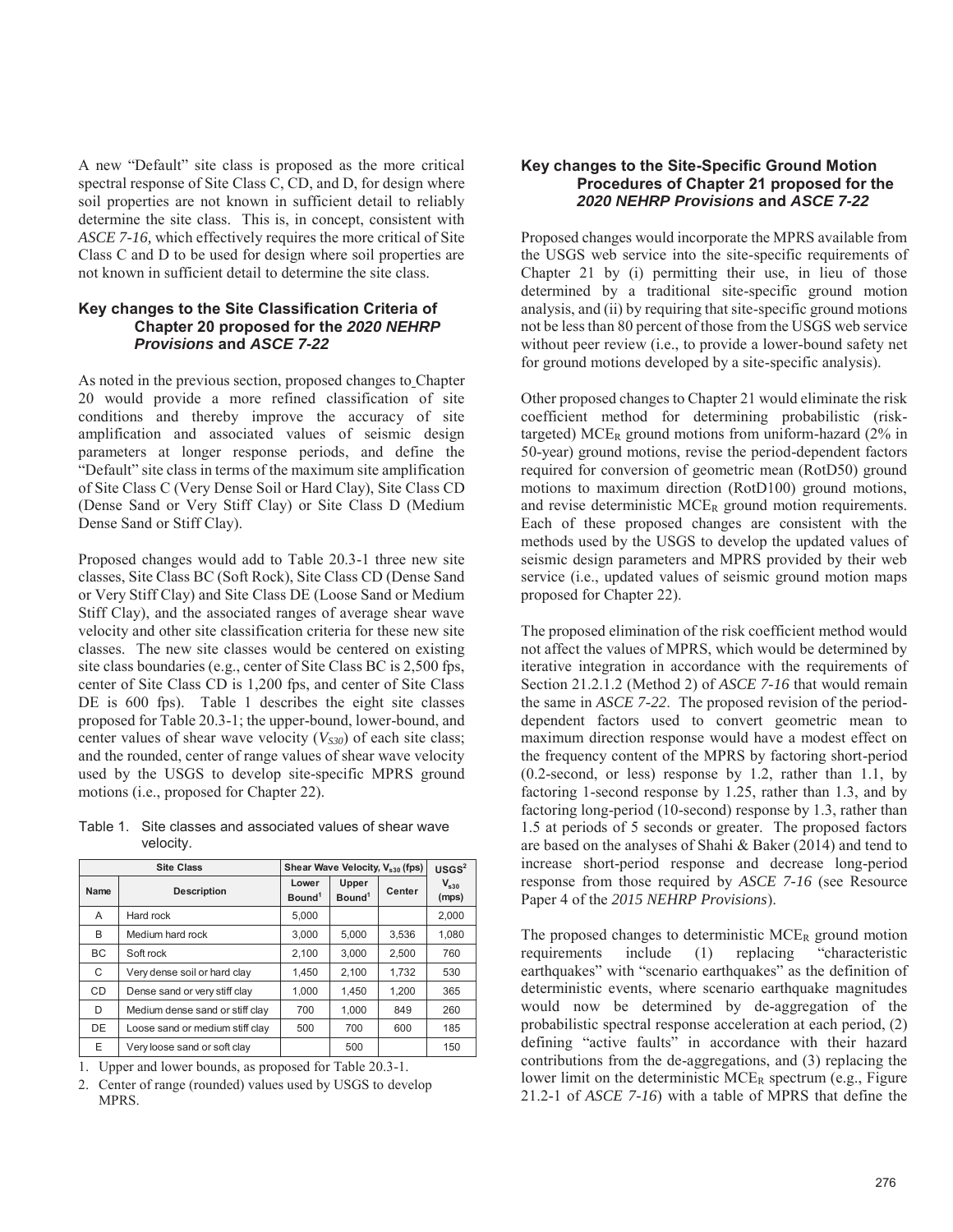lower limit deterministic MCER spectrum at all periods for the site class of interest.

The first proposed change was necessitated by the 2013 update of the Uniform California Earthquake Rupture Forecast, Version 3 (UCERF3) (Field et al., 2013), which essentially eliminated the concept of "characteristic earthquakes". The second proposed change introduces a definition of "active faults" that ensures that all faults contributing significantly to the probabilistic ground motions, but only those faults, are considered. These problems were investigated by *Project 17* and the proposed changes reflect recommendations of *Project 17* to use probabilistically-defined scenario earthquake ground motions constrained such that they comply with the fundamental, 84<sup>th</sup> percentile definition of the deterministic MCER spectrum (Section 21.2.2 of *ASCE 7-16*).

The proposed change to replace the lower limit on the deterministic MCER response spectrum with a table of MPRS was necessitated by the elimination of the site coefficients (*Fa* and  $F_v$ ) and the desire to replace the two-domain spectrum of *ASCE 7-16* with a more realistic multi-period characterization of the frequency content of lower limit ground motions. Figure 4 shows plots of the MPRS of proposed Table 21.2-1 illustrating the variation of the lower limit deterministic MCER response spectrum with site class.



Figure 4. Plots of the MPRS (up to 5 seconds) proposed for the lower limit deterministic MCER response spectra of Table 21.2-1 (up to 5.0 seconds) of the *2020 NEHRP Provisions* and *ASCE 7-22*.

The values of lower limit deterministic MPRS of proposed Table 21.2-1 were developed as part of the MPRS study (ATC, 2019). The proposed MPRS are based on an assumed magnitude M8.0 WUS earthquake at a distance of about 12 km from fault rupture. A magnitude M8.0 earthquake represents the approximate magnitude typically found by de-aggregation of site hazard for sites near major fault systems (e.g., San Andreas Fault in the San Francisco Bay Area). A 12 km

distance from the site to fault rupture is the approximate distance at which a magnitude M8.0 earthquake generates 0.2 second response of 1.5 g and 1-second response of 0.6 g for Site Class BC site conditions. The proposed deterministic lower limit MPRS are anchored to these values of 0.2-second and 1-second response for consistency with the deterministic lower limit on the MCER response spectrum of *ASCE 7-16* (i.e., Figure 21.2-1 of *ASCE 7-16*).

Where a site-specific hazard analysis is performed, the lower limit deterministic  $MCE_R$  response spectra of proposed Table 21.2-1 (shown in Figure 4) provide a convenient means of screening out sites not requiring calculation of the deterministic MCER response spectrum (Section 21.2.2). Where the probabilistic  $MCE_R$  response spectrum is less, at all periods, than the lower limit deterministic MCER response spectrum of the site class of interest, the probabilistic  $MCE_R$ response spectrum governs site hazard and the deterministic MCER response spectrum need not be calculated.

#### **Key changes to the Seismic Ground Motion Maps of Chapter 22 proposed for the** *2020 NEHRP Provisions* **and** *ASCE 7-22*

Proposed changes to Chapter 22 would (1) update figures of mapped values of parameters *SS* (*SMS*), *S1* (*SM1*) and *PGA* (*PGAM*) for Site Class BC site conditions, (2) reference a USGS web service for values of design parameters  $S_{MS}$ ,  $S_{MI}$ , and *PGAM* for any site condition of interest, and (3) delete figures of mapped values of the obsolete risk coefficients *CRS* and *CR1*.

All values of design parameters (and corresponding MPRS) would be obtained from the USGS web service for userspecific values of the site location (latitude and longitude) and site class (including Default site conditions). The proposed values are based on the 2018 update of the United States Geological Survey (USGS) National Seismic Hazard Model (NSHM).

Proposed MCER ground motions are developed from the USGS NSHM in accordance with the site-specific requirements of proposed Chapter 21 of the *2020 NEHRP Provisions* and *ASCE 7-22* for sites in the conterminous United States, and following the methods developed in "Procedures for Developing Multi-Period Response Spectra of Non-Conterminous United States Sites" (ATC, 2019) for sites outside of the conterminous United States (i.e., sites in Alaska, Hawaii, Guam and the Northern Mariana Islands, Puerto Rico and the United States Virgin Islands, and American Samoa). For descriptions of the calculation of  $MCE_R$  ground motions from the USGS NSHM, please see the commentaries of Chapters 21 (Section 21.2) and 22 proposed for the *2020 NEHRP Provisions* and *ASCE 7-22*.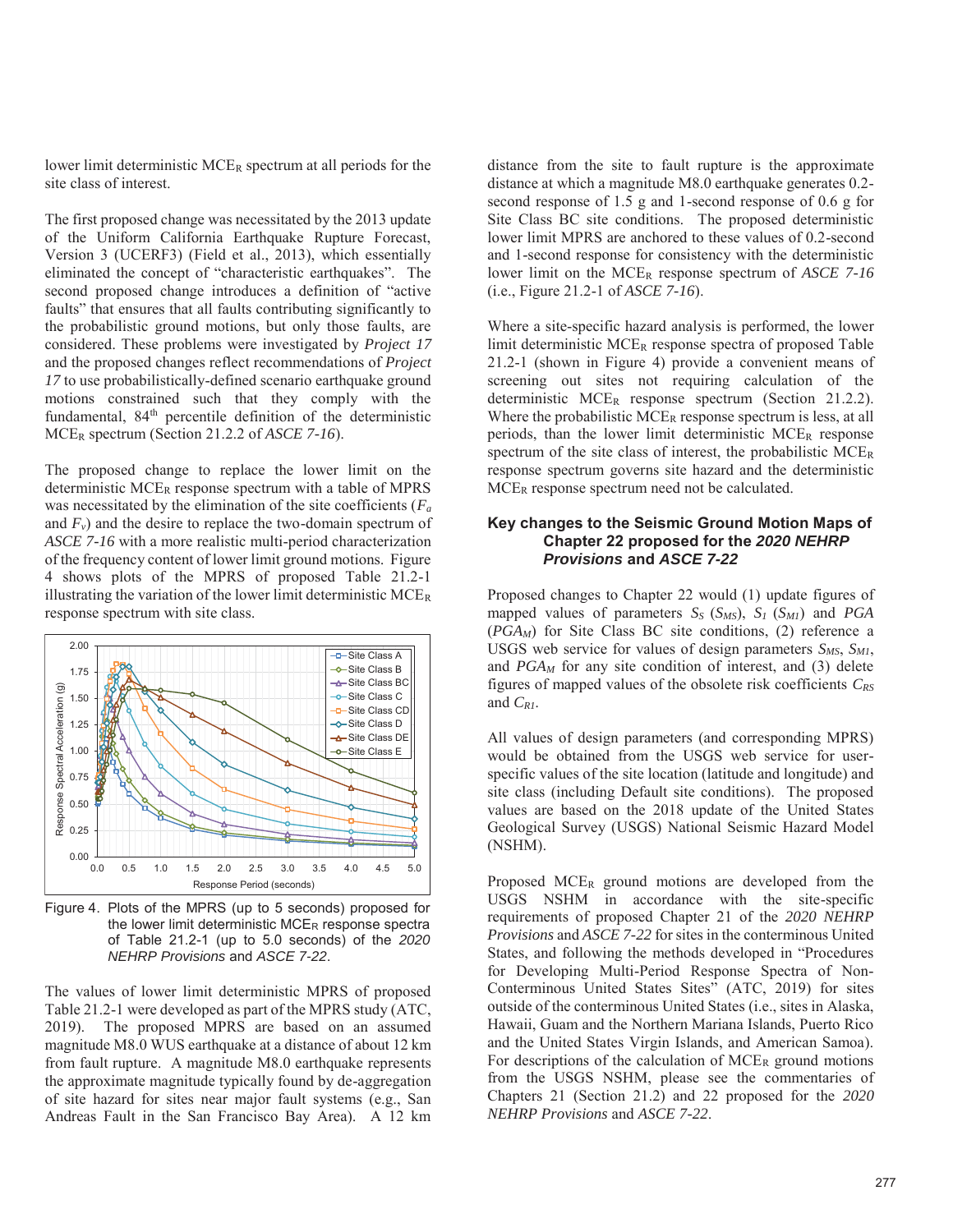## **Overview of the 2018 Update of the National Seismic Hazard Model**

The 2014 USGS NSHM was used to calculate ground motion parameters for the *2015 NEHRP Provisions* and *ASCE 7-16*. The USGS updated this model in 2018-2019 (i.e., 2018 USGS NSHM). Whereas the 2014 USGS NSHM provided ground motion parameters at three spectral periods and one reference site class, the 2018 USGS NSHM provides ground motion parameters for all 22 spectral response periods and eight site classes needed to develop the MPRS. For details of the 2018 USGS NSHM, please see its documentation (Petersen et al., 2019) and a summary of the 2018 changes in "Updates to USGS National Seismic Hazard Model (NSHM) and Design Ground Motion Maps for 2020 NEHRP Recommended Provisions' (Rezaeian and Luco, 2019).

## **Proposed MCER ground motions for Sites Outside of the Continental United States**

The modifications in the 2018 USGS NSHM are all for the conterminous United States. For the other states and territories outside of the conterminous United States, the 2018 NSHM has not been updated with respect to the 2014 USGS NSHM and cannot be used to develop MPRS. Regions outside of the conterminous United States of interest include sites in Alaska, Hawaii, Guam and the Northern Mariana Islands, Puerto Rico and the United States Virgin Islands, and American Samoa.

In general, for sites outside the conterminous United States, the 2014 (2018) USGS NSHM provides only values of PGA and response spectral accelerations,  $S_S$  and  $S_I$ , at two periods for reference site conditions (e.g., Site Class BC). Another available ground motion parameter is the long-period transition period, *TL*, which is related to the earthquake magnitude governing  $MCE_R$  ground motions at the site of interest. As a consequence of this short-coming, a FEMAfunded study (referred to herein as the MPRS study) was conducted by the Applied Technology Council (ATC, 2019) to provide the technical basis and associated methods to develop MPRS and related ground motion parameters for the *2020 NEHRP Provisions* and *ASCE 7-22* at sites in nonconterminous United States regions for which seismic hazard analyses have not yet been updated by the USGS to fully define all periods and site classes of interest.

By reference, the MPRS study report accompanies the subject MPRS proposals and, with their adoption, would provide the basis for USGS to develop MPRS for the aforementioned regions. The intent is that the *2020 NEHRP Provisions* and *ASCE 7-22* define and provide values of MPRS and associated ground motion parameters in a consistent manner for all United States regions. In this sense, the methods of the MPRS study augment the site-specific ground motion procedures, proposed for Chapter 21 of the *2020 NEHRP Provisions* and *ASCE 7-22*.

The MPRS study developed methods that can be used to derive MPRS from three, currently available, ground motion parameters  $S_S$ ,  $S_I$ , and  $T_L$  for all non-conterminous United States regions of interest. The methods include models that characterize the generic shapes of  $MCE_R$  ground motions as a function of these three parameters. For deriving MPRS that represent probabilistic MCER ground motions, the models are based on statistical analyses of large sample sets of probabilistic MCER response spectra for WUS and Cascadia sites in California, Oregon, Washington (including Puget Sound), Idaho, and Nevada. For deriving MPRS that represent deterministic  $MCE_R$  ground motions, the models are based on sets of deterministic MCER response spectra calculated using WUS shallow crustal ground motion models for earthquake magnitudes and shaking levels typical of sites governed by deterministic MCER ground motions.

The MPRS study validated its methods and models by comparison of derived MPRS with calculated MPRS (i.e., MPRS proposed for the *2020 NEHRP Provisions* and *ASCE 7- 22)* for 34 sites in the conterminous WUS and CEUS. These comparisons show the study methods and models to be valid for deriving MPRS of tectonic regions that are similar to the WUS and Cascadia, including the regions of interest (Alaska, Hawaii, Guam and the Northern Mariana Islands, Puerto Rico and the United States Virgin Islands, and American Samoa), but would not be appropriate for deriving MPRS for regions tectonically similar to the CEUS.

## **Example Comparisons of Design Spectra proposed for the** *2020 NEHRP Provisions* **and** *ASCE 7- 22* **and those of ASCE 7-10 and ASCE 7-16**

Figures 5 and 6 are plots of design spectra  $(2/3)$  of MCE<sub>R</sub> spectra) for two WUS sites of the conterminous United States used in the MPRS study, Irvine (CA) and San Mateo (CA), comparing design spectra proposed for the 2020 NEHRP Provisions and *ASCE 7-22* with those of *ASCE 7-10* and *ASCE 7-16*. Five design spectra are shown in each figure:

- (1) The two-period design spectrum of *ASCE 7-10* (ASCE 7- 10 2PRS),
- (2) The two-period design spectrum of *ASCE 7-16* (ASCE 7- 16 2PRS),
- (3) The two-period design spectrum proposed for the *2020 NEHRP Provisions* and *ASCE 7-22* (ASCE 7-22 2PRS),
- (4) The multi-period design spectrum proposed for the *2020 NEHRP Provisions* and *ASCE 7-22* (ASCE 7-22 MPRS),
- (5) The multi-period design spectrum derived from values of  $S<sub>S</sub>$ ,  $S<sub>I</sub>$ , and  $T<sub>L</sub>$  using the methods of the MPRS study (Derived MPRS).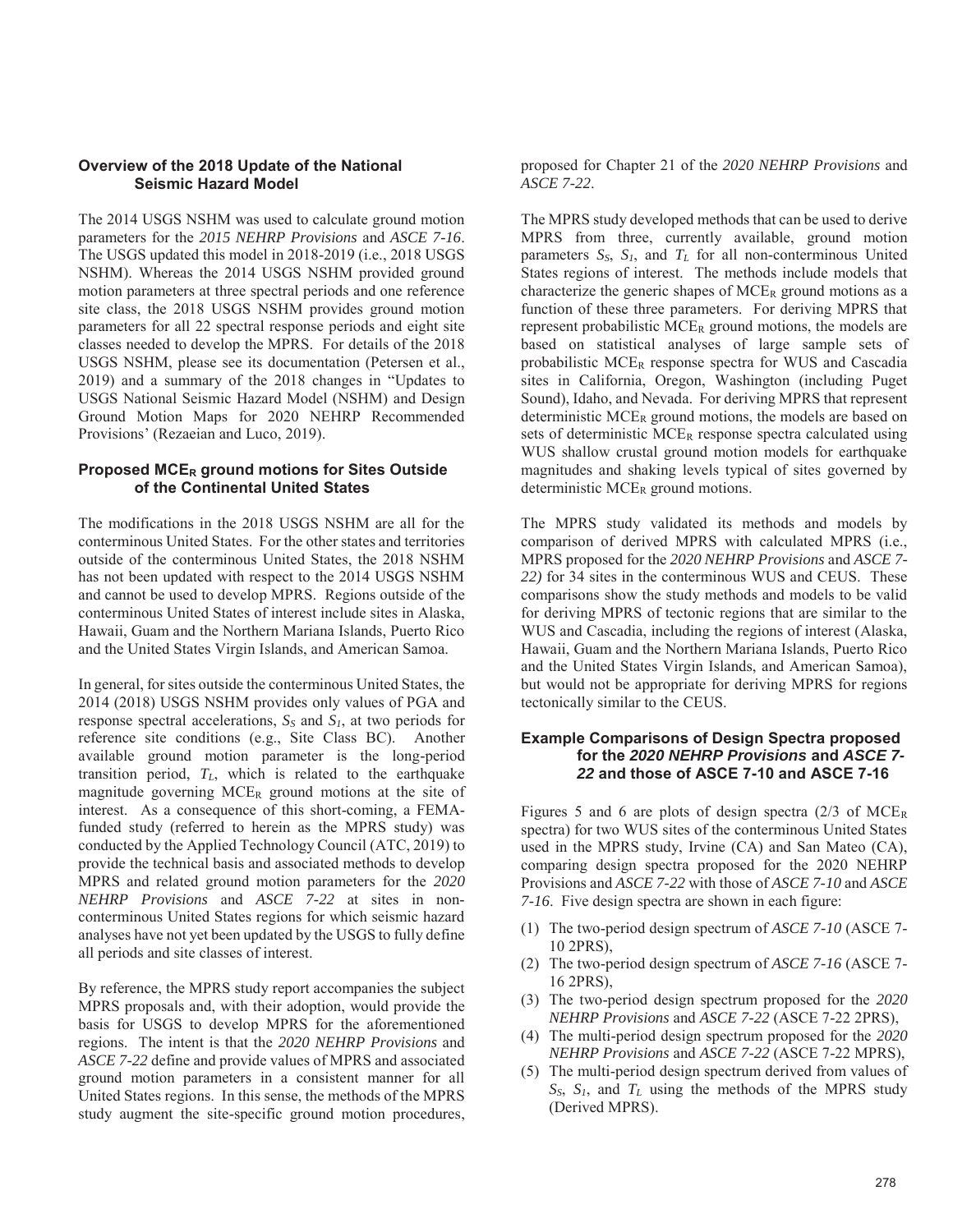

Figure 5. Comparison of two-period design response spectra (2PRS) of *ASCE 7-10*, *ASCE 7-16*, and *ASCE 7-22* (as proposed), multi-period design response spectra (MPRS) of *ASCE 7-22* (as proposed), and derived MPRS from *ASCE 7-22* values of *SS*, *S1*, and *TL* using the methods of this study, for the Irvine site assuming default site conditions.



Figure 6. Comparison of two-period design response spectra (2PRS) of *ASCE 7-10*, *ASCE 7-16*, and *ASCE 7-22* (as proposed), multi-period design response spectra (MPRS) of *ASCE 7-22* (as proposed), and derived MPRS from *ASCE 7-22* values of *SS*, *S1*, and *TL* using the methods of this study, for the San Mateo site assuming default site conditions.

In Figures 5 and 6, the design spectra are based on a hypothetical "default" site condition, as defined by the respective version of *ASCE 7*. Default site conditions of *ASCE 7-16* are the more critical of Site Class C and D site conditions and, as proposed for the *2020 NEHRP Provisions* and *ASCE 7-22*, would be the most critical of Site Class C, CD, and D site conditions. In all cases, response at longer periods is governed

by Site Class D site conditions in Figures 5 and 6. The twoperiod design spectra of *ASCE 7-16* shown in these figures incorporate the 50 percent increase at longer periods that serves as an exception at Site Class D sites where site-specific analysis is not performed.

The design response spectra of the Irvine site are governed by probabilistic MCER ground motions (e.g., Section 21.2.1 of *ASCE 7*). The design response spectra of the San Mateo site are governed by deterministic MCER ground motions (e.g., Section 21.2.2 of *ASCE 7*). As shown in these figures, the multi-period design response spectra derived from values of *SS*, *S1*, and *TL* (Derived MPRS) closely match the multi-period design response spectra proposed for the *2020 NEHRP Provisions* and *ASCE 7-22* (ASCE 7-22 MPRS), indicative of the reliability of the methods of the MPRS study to replicate MPRS at all periods of interest for WUS sites. Note. Derived MPRS spectra shown in these figures are not proposed for the two WUS sites, rather to illustrate their similarity to ASCE 7- 22 MPRS proposed spectra (i.e., derived spectra are only used to characterize design ground motions at sites in the nonconterminous United States where MPRS are not available).

Comparison of the two-period design spectra of *ASCE 7-10* with those of *ASCE 7-16* illustrates the short-coming discovered during the *2015 NEHRP Provisions* cycle that led to substantial changes to the site-specific requirements. The ground motions of *ASCE 7-10* substantially underrepresent ground motions for softer soil (default) site conditions at longer periods. Comparison of the design spectra of *ASCE 7- 16* with those proposed for the *2020 NEHRP Provisions* and *ASCE 7-22* shows mixed success of the 50 percent increase correcting the identified short-coming. For the Irvine site, where hazard is governed probabilistically by smaller magnitude earthquakes, the 50 percent increase in seismic demand of *ASCE 7-16* is sufficient to match the two-period (and multi-period) design spectra of *ASCE 7-22*.

For the San Mateo site, where ground motions are stronger and hazard is governed by very large magnitude (M8.0) earthquakes, the 50 percent increase in seismic demand of *ASCE 7-16* is not sufficient to match the two-period (and multi-period) design spectra of *ASCE 7-22* at longer response periods. In this case, and at other softer soil sites where hazard is governed by large magnitude earthquakes, the design spectra of *ASCE 7-22* better characterize the frequency content of the site-specific ground motions that would otherwise be underrepresented by the two-period design spectrum of *ASCE 7-16* at longer response periods. Likewise, derived multiperiod design spectra that closely match those of *ASCE 7-22* (as proposed for WUS sites) are expected to more reliably represent the frequency content of ground motions at nonconterminous United States sites with comparable governing earthquake magnitudes, shaking levels, and site conditions.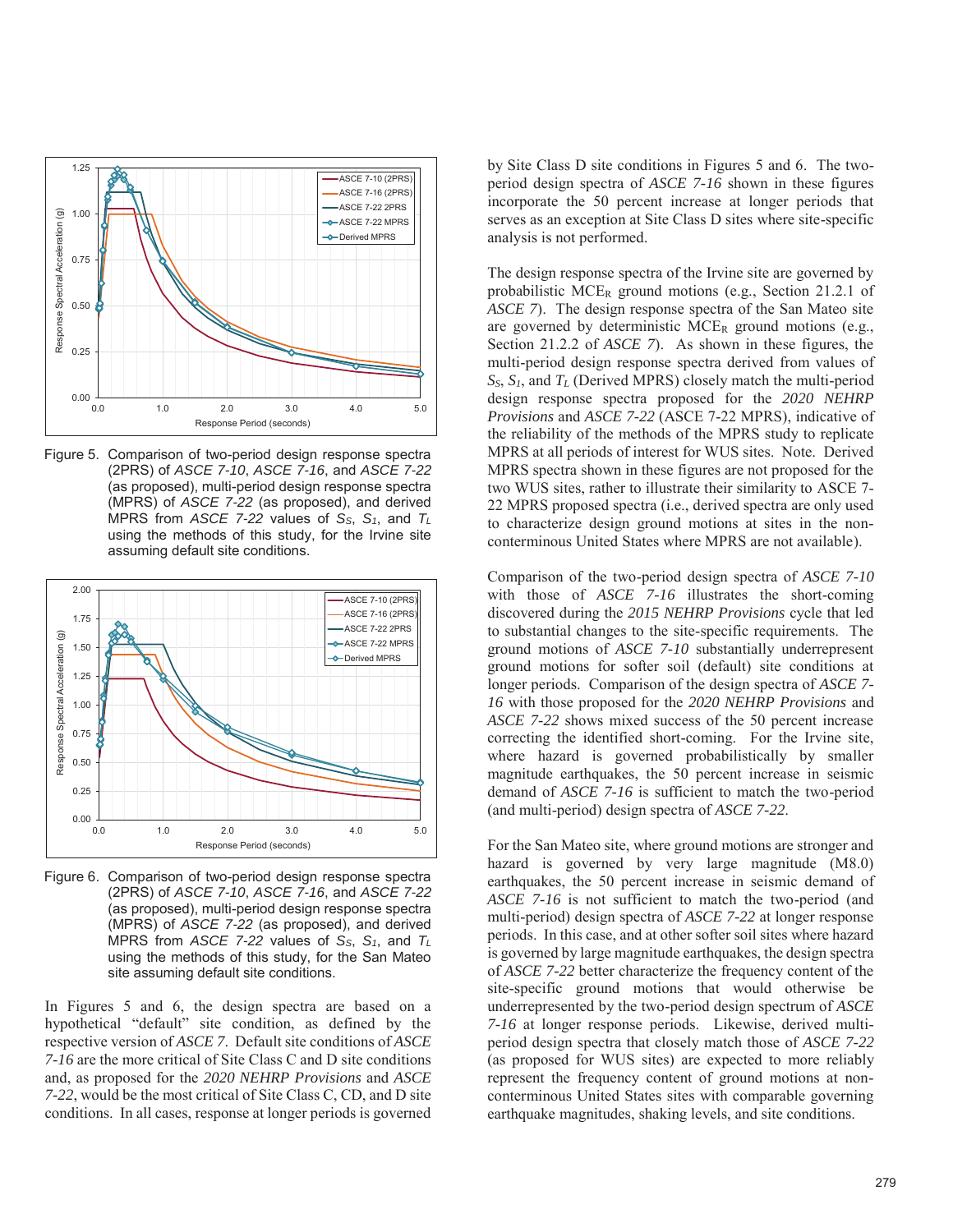To illustrate the above discussion, Figures 7, 8 and 9 show plots of design spectra  $(2/3 \text{ of MCE}_R \text{ spectra})$  of three example sites of the non-conterminous United States, Honolulu (HI), Anchorage (AS) and Anderson AFB, Guam, comparing design spectra derived from values of  $S_S$ ,  $S_I$  and  $T_L$  with those of prior editions of *ASCE 7*. Four design spectra are shown in each figure:

- (1) The two-period design spectrum of *ASCE 7-10* (ASCE 7- 10 2PRS),
- (2) The two-period design spectrum of *ASCE 7-16* (ASCE 7- 16 2PRS),
- (3) The two-period design spectrum proposed for the *2020 NEHRP Provisions* and *ASCE 7-22* (ASCE 7-22 2PRS) and
- (4) The multi-period design spectrum proposed for the *2020 NEHRP Provisions* and *ASCE 7-22* (ASCE 7-22 MPRS).

In each figure, the two-period and multi-period design spectra proposed for the *2020 NEHRP Provisions* and *ASCE 7-22* are derived from values of  $S_S$ ,  $S_I$ , and  $T_L$  for the site of interest using the methods of this study. Like those shown previously in Figures 5 and 6, the design spectra of Figures 7, 8 and 9 are based on a hypothetical "default" site condition, as defined by the respective version of *ASCE 7* (see above for details). In all cases, response at longer periods is governed by Site Class D site conditions. The two-period design spectra of *ASCE 7-16* shown in these figures incorporate the 50 percent increase at longer periods required at Site Class D sites.



Figure 7. Comparison of two-period design response spectra (2PRS) of *ASCE 7-10*, *ASCE 7-16*, and *ASCE 7-22* (as proposed), and multi-period design response spectra (MPRS) of *ASCE 7-22* (as proposed) derived from values of  $S_S$ ,  $S_t$ , and  $T_L$  using the methods of this study, for the Honolulu (HI) site assuming default site conditions.



Figure 8. Comparison of two-period design response spectra (2PRS) of *ASCE 7-10*, *ASCE 7-16*, and *ASCE 7-22* (as proposed), and multi-period design response spectra (MPRS) of *ASCE 7-22* (as proposed) derived from values of  $S_S$ ,  $S_I$ , and  $T_L$  using the methods of this study, for the Anchorage (AS) site assuming default site conditions.



Figure 9. Comparison of two-period design response spectra (2PRS) of ASCE 7-10, ASCE 7-16, and ASCE 7-22 (as proposed), and multi-period design response spectra (MPRS) of ASCE 7-22 (as proposed) derived from values of SS, S1, and TL using the methods of this study, for the Anderson AFB, Guam, site assuming default site conditions.

The three non-conterminous sites represent a broad range of design ground motion levels from rather modest shaking at the Honolulu site (i.e., PGA  $\approx$  0.2 g) to extreme shaking at the Anderson AFB site (i.e., PGA  $\approx$  1.0 g). In all cases, the multiperiod design spectrum proposed for the *2020 NEHRP Provisions* and *ASCE 7-22* (derived from values of *SS*, *S1*, and *TL*) look reasonable and, except for the Honolulu site, the